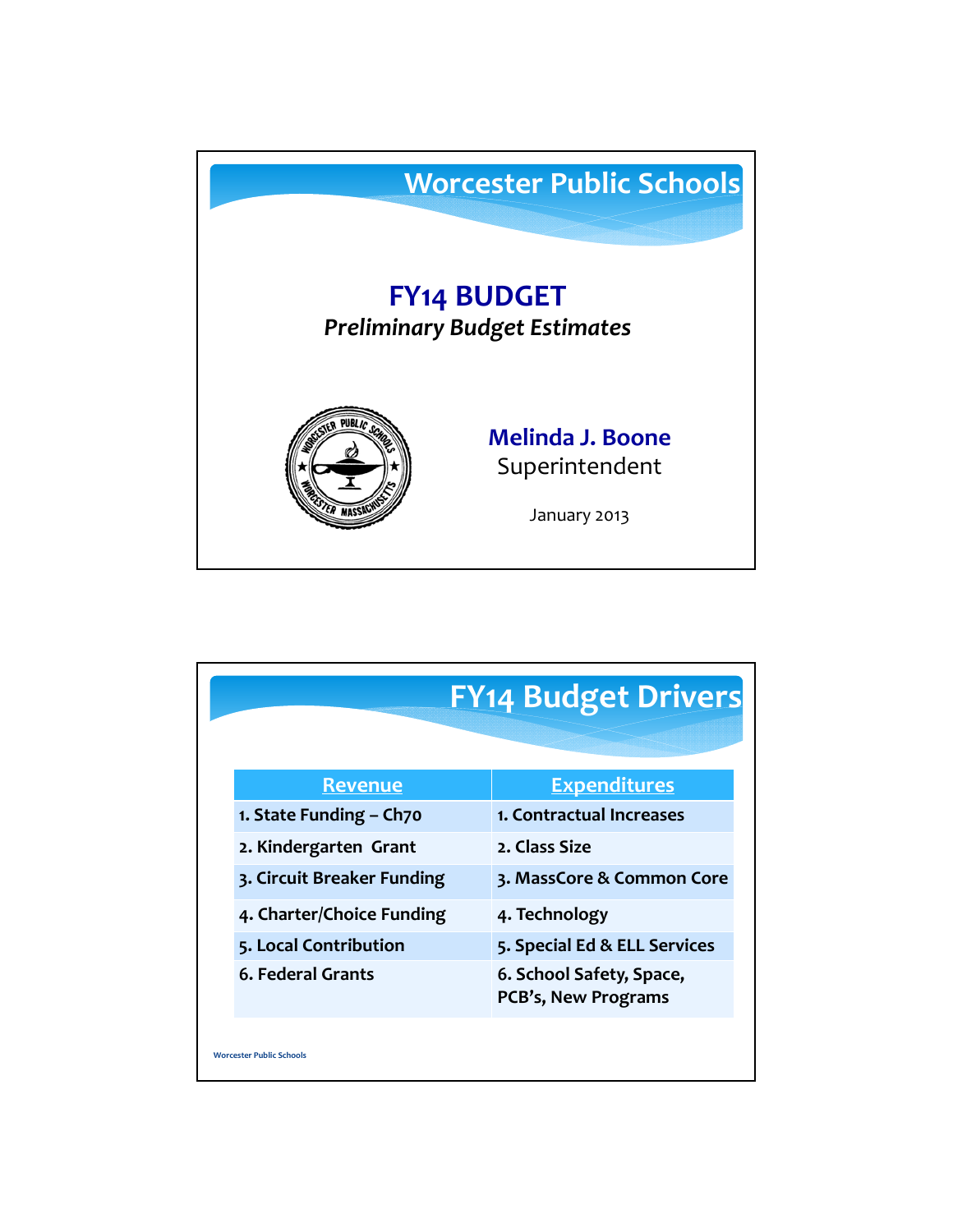

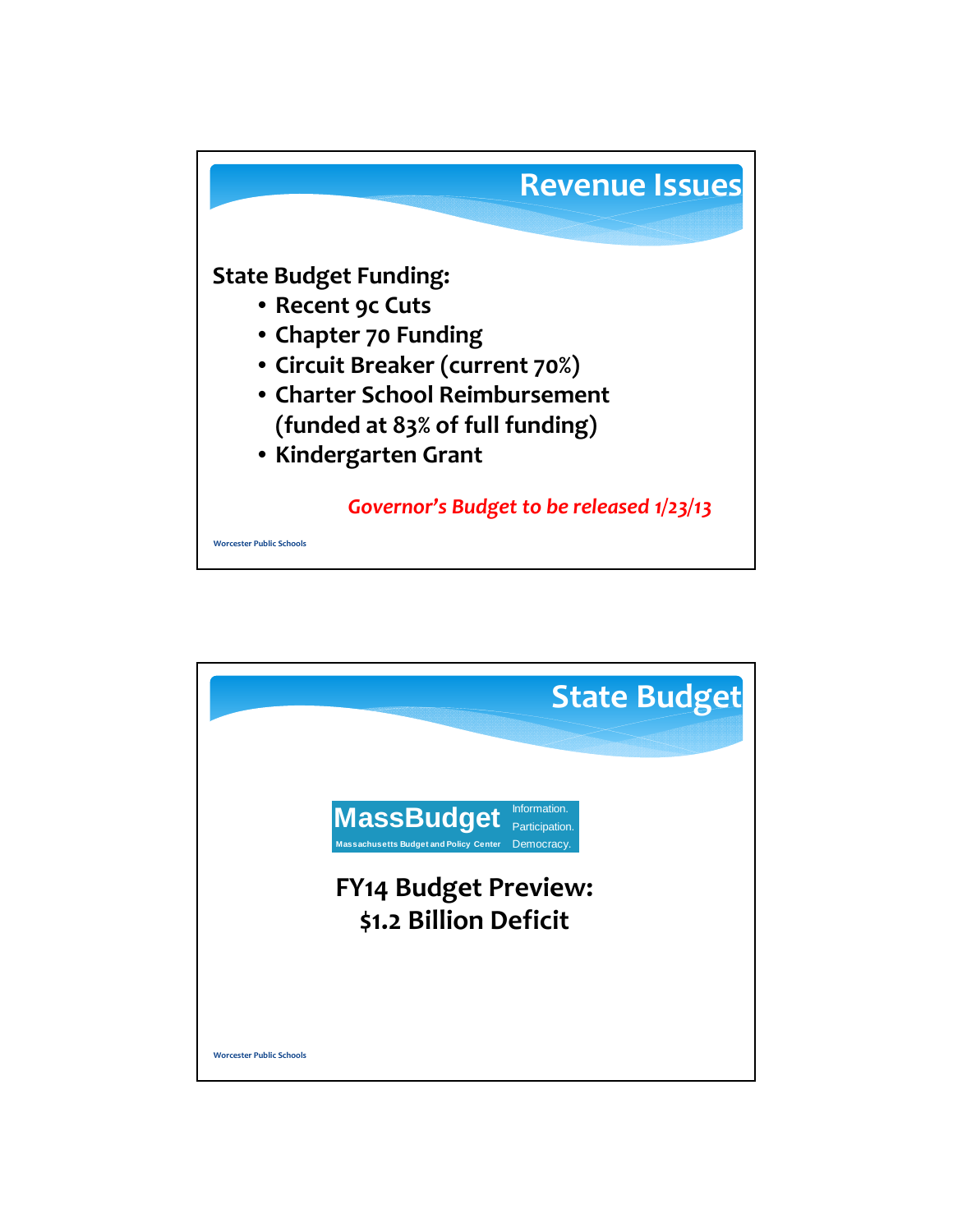

**Worcester Public Schools**

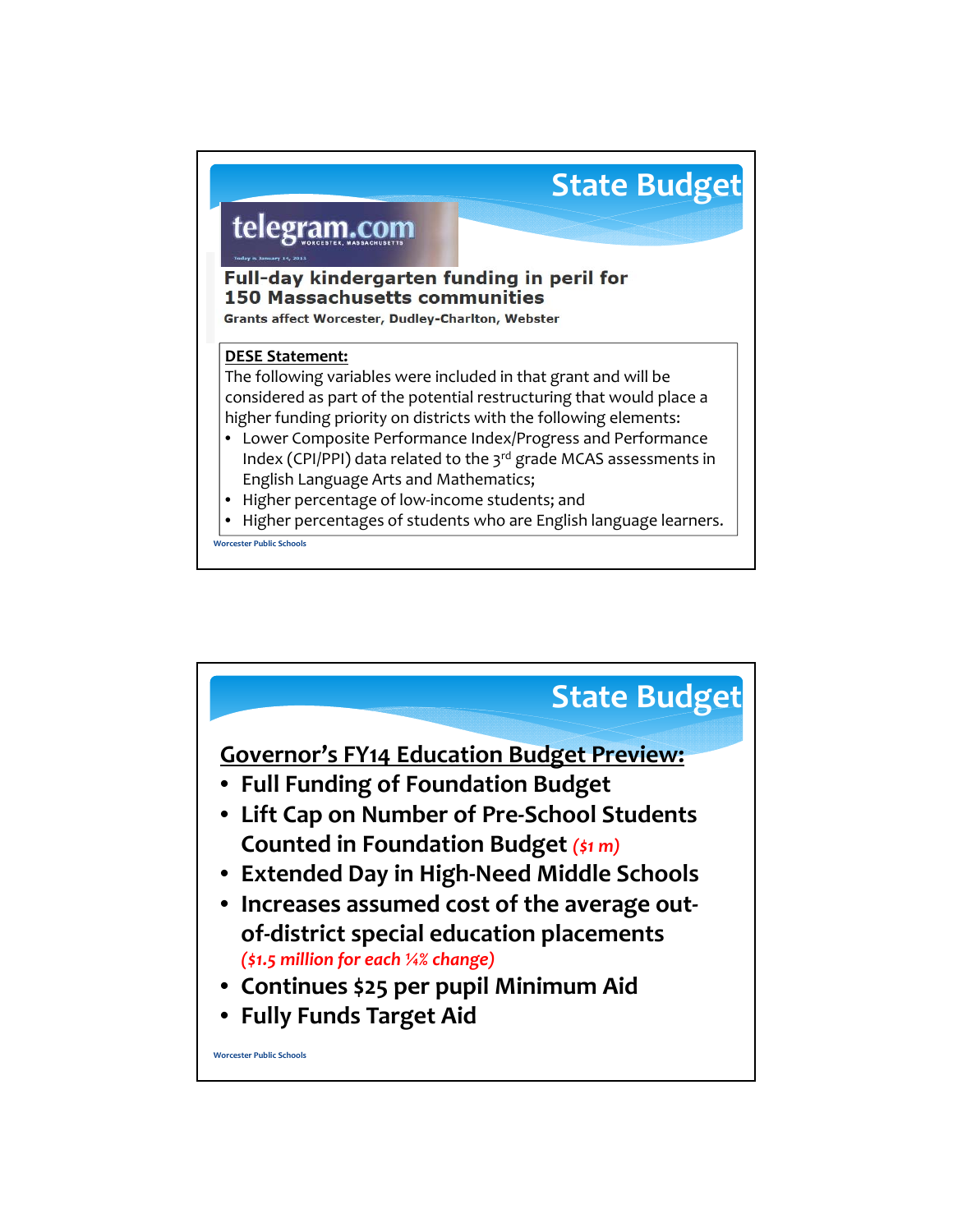

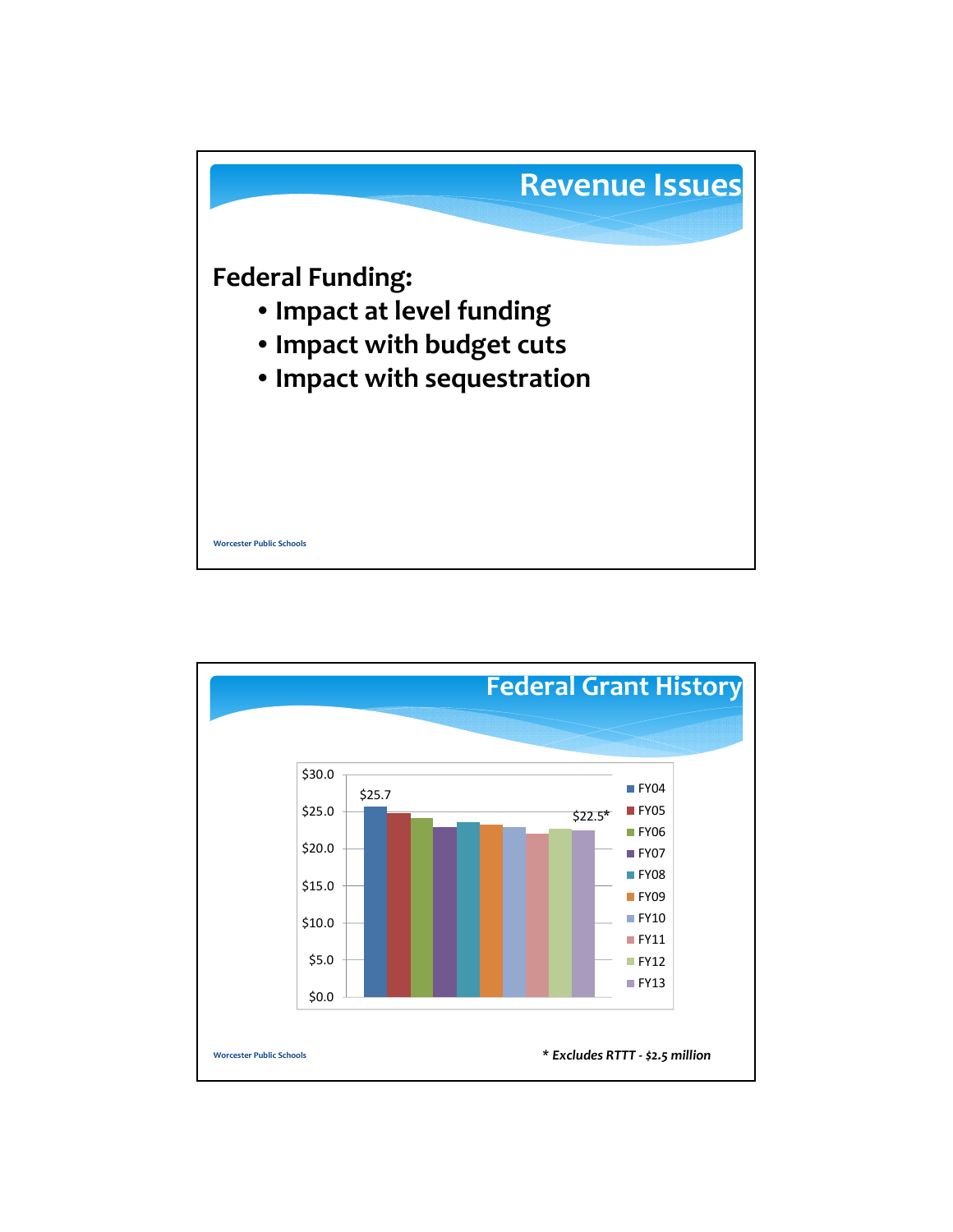| <b>Uses of Major Grant Funds</b>                         |                                                            |                          |                      |                          |
|----------------------------------------------------------|------------------------------------------------------------|--------------------------|----------------------|--------------------------|
|                                                          |                                                            |                          |                      |                          |
| <b>Title I</b>                                           |                                                            | <b>Title II</b>          |                      |                          |
| 35 Instructional Coaches                                 |                                                            | 14 Instructional Coaches |                      | 198 Instructional Asst's |
| 19 Pre-K Teachers and<br><b>Instructional Assistants</b> |                                                            |                          |                      |                          |
| 32 Tutors                                                |                                                            |                          |                      |                          |
| SES & Summer Programs                                    |                                                            |                          |                      |                          |
|                                                          |                                                            |                          |                      |                          |
|                                                          | <b>Kindergarten Grant</b>                                  |                          | <b>Title III</b>     |                          |
|                                                          | 33 (of 67) Kindergarten<br><b>Instructional Assistants</b> |                          | 6 ELL Instructional  |                          |
|                                                          |                                                            |                          | Afterschool Programs |                          |
|                                                          |                                                            | Staff Development        |                      |                          |
|                                                          |                                                            |                          |                      |                          |
| <b>Worcester Public Schools</b>                          |                                                            |                          |                      |                          |

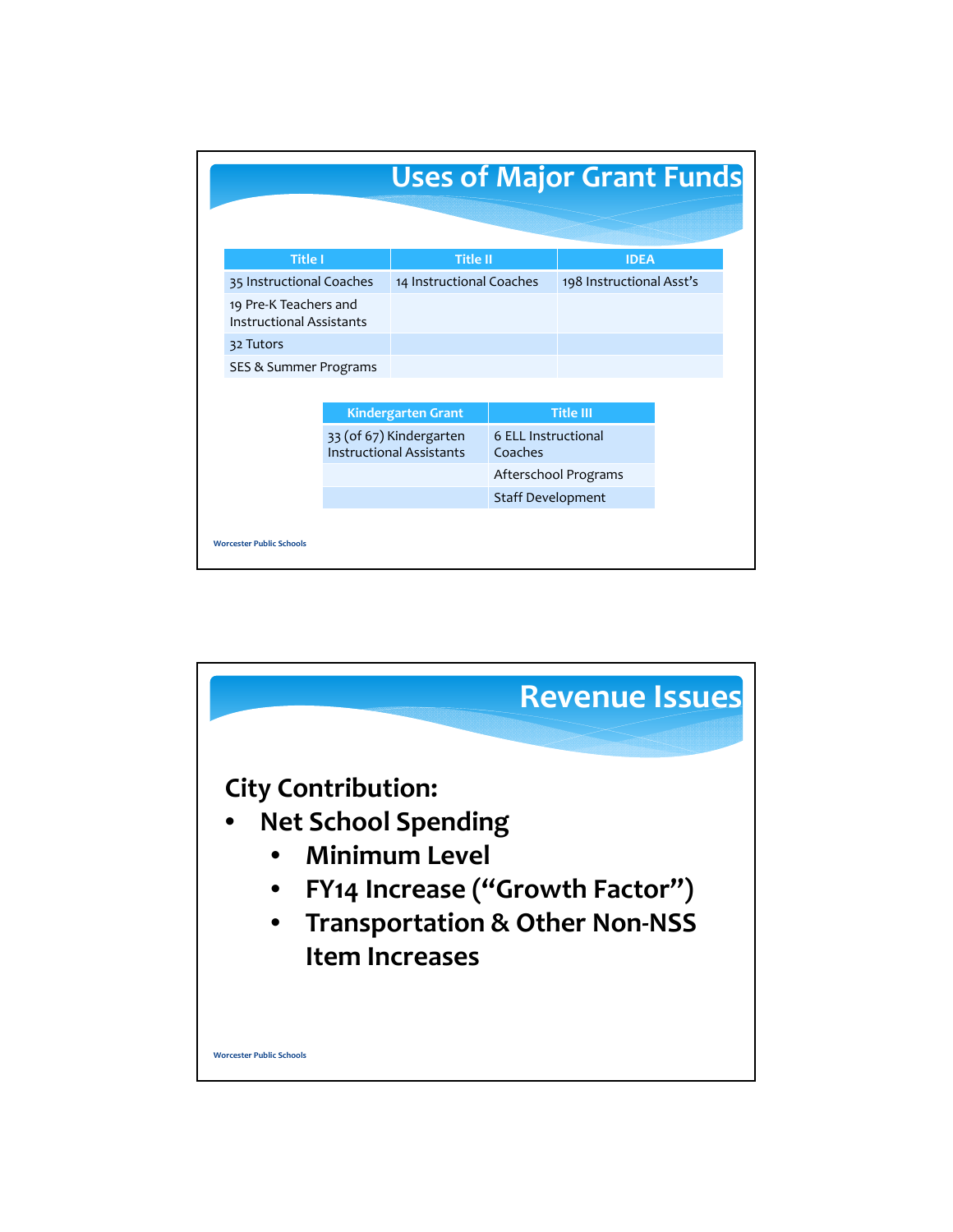

|                     | <b>WPS Enrollment</b>        |
|---------------------|------------------------------|
| <b>Enrollment</b>   | <b>Change from Last Year</b> |
| Pre-School          | $-60(-3.8%)$                 |
| Kindergarten        | $+36 (+1.7%)$                |
| Grades 1-6          | $+154$ ( $+1.4\%$ )          |
| Grades 7-8          | $+232(+7.5%)$                |
| Grades 9-12         | $+47 (+0.7%)$                |
| <b>Total Change</b> | 409 (+1.7%)                  |
| ELL                 | +970 (+13.8%)                |
| Low Income          | $+663 (+3.5%)$               |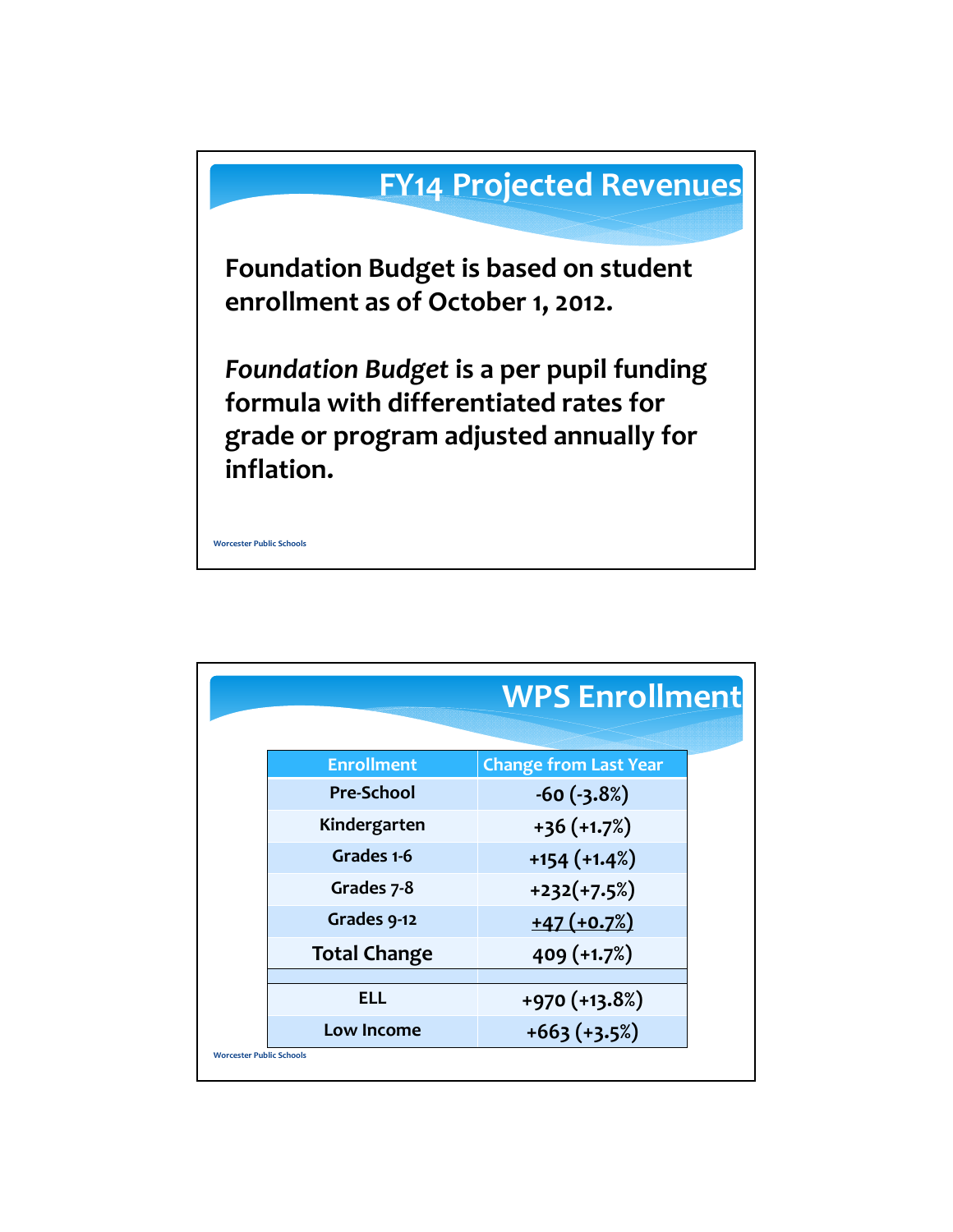

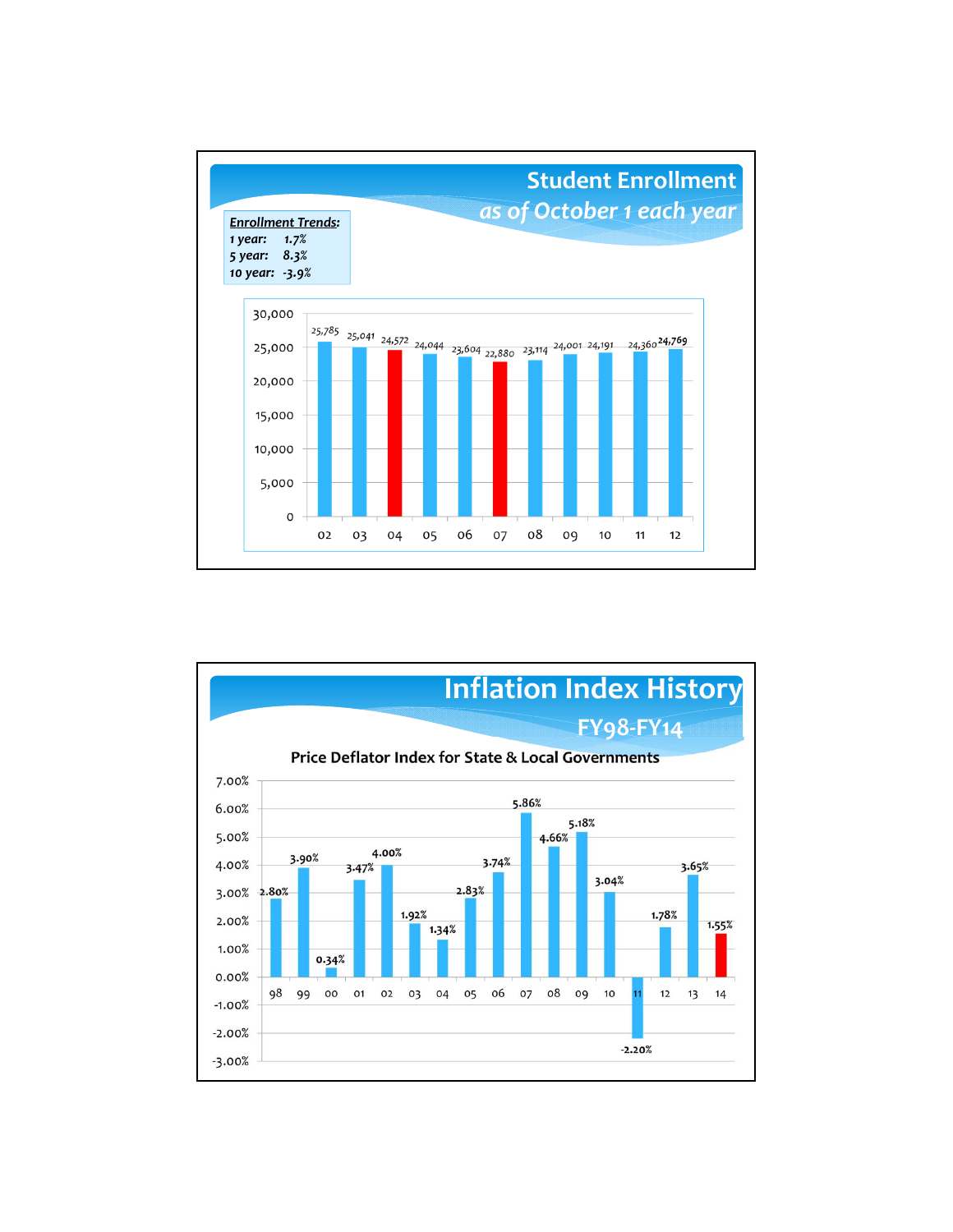

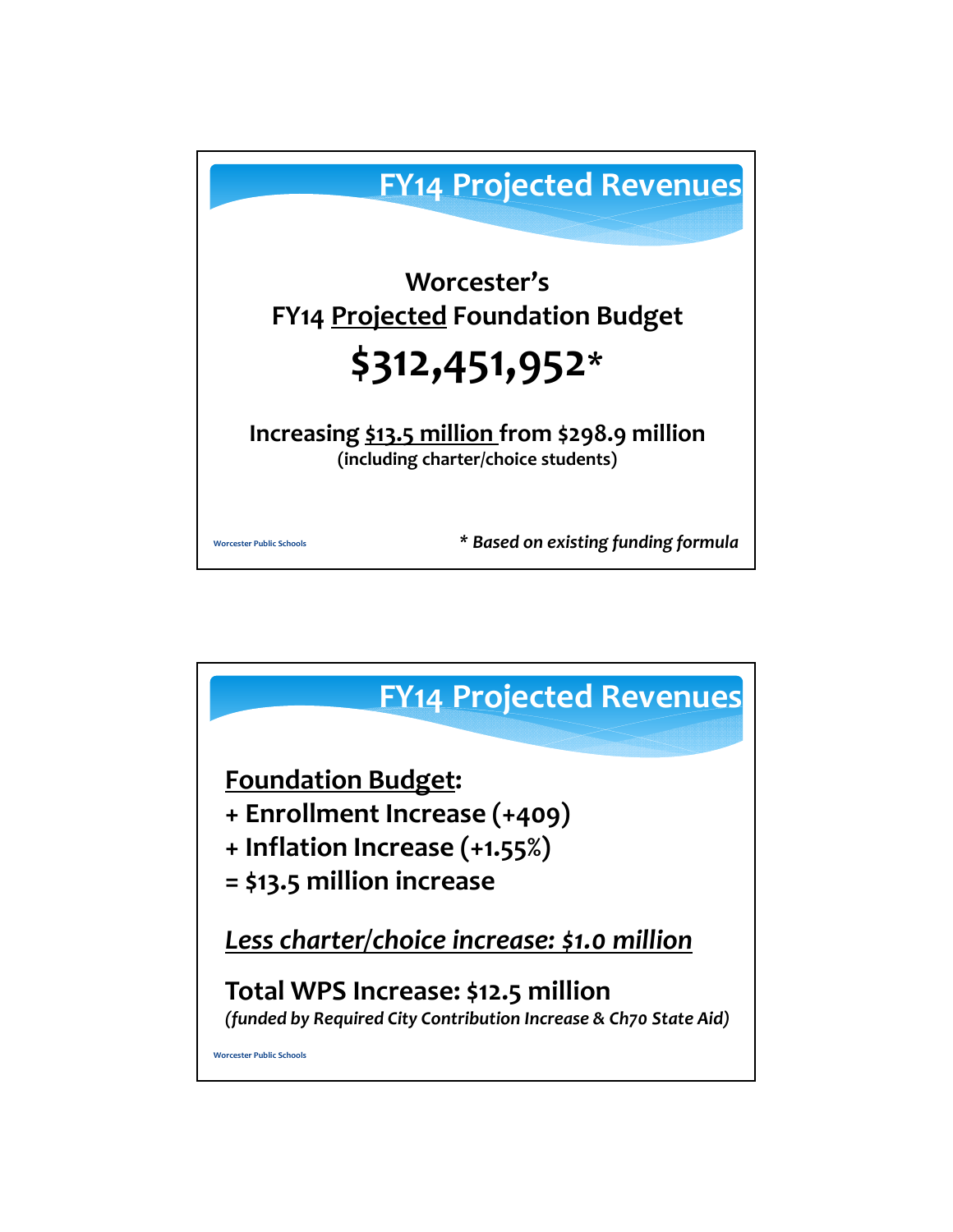

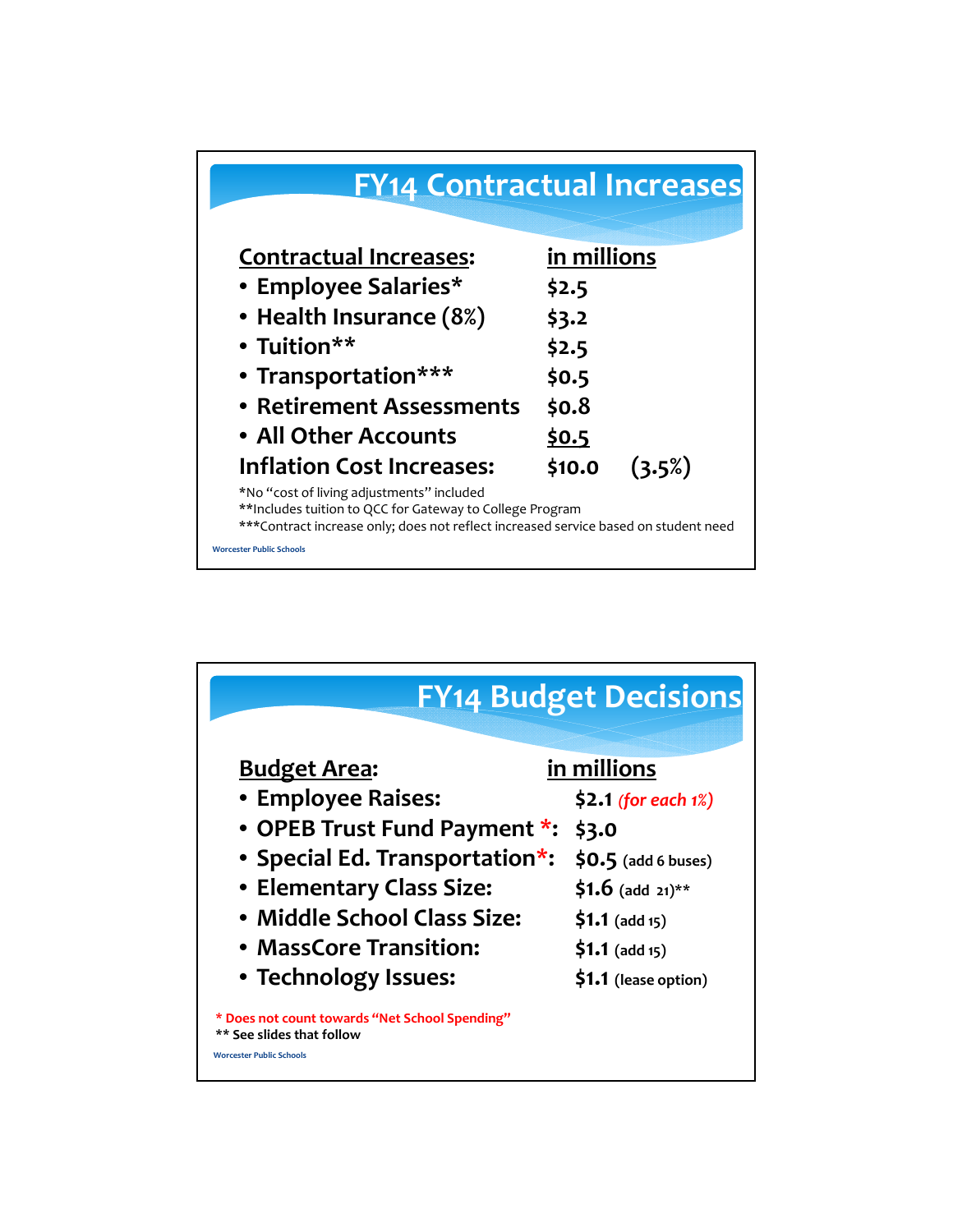

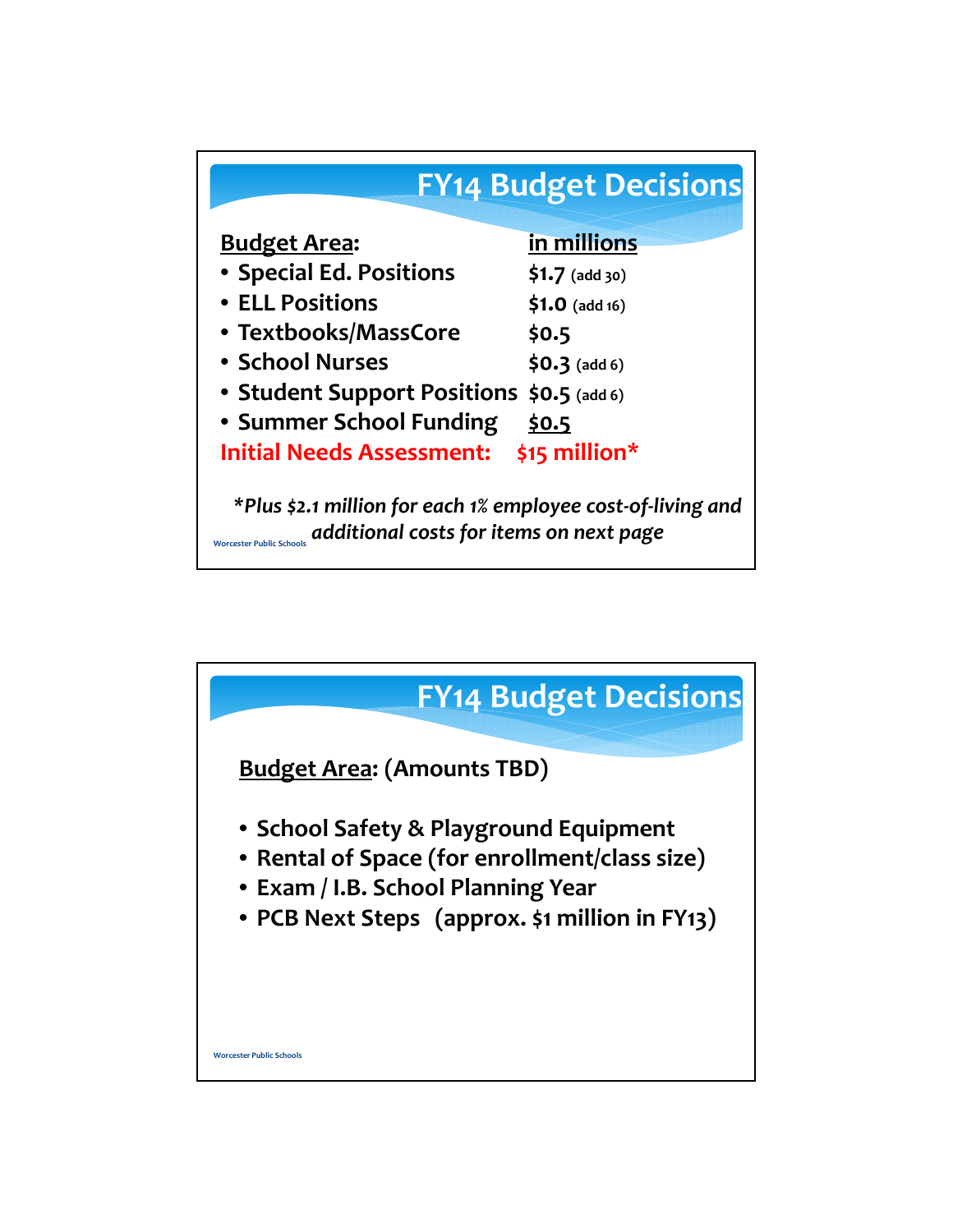| <b>FY 14 Elementary Class Size</b>                                      |           |  |  |  |
|-------------------------------------------------------------------------|-----------|--|--|--|
| At No Change in Elementary Staff (579)<br><b>Projected Class Sizes:</b> |           |  |  |  |
| Less than 23                                                            | 334 (57%) |  |  |  |
| $23 - 26$                                                               | 208(36%)  |  |  |  |
| $27 - 30$                                                               | 31(6%)    |  |  |  |
| Greater than 30                                                         | 6(1%)     |  |  |  |
| District Average Class Size: 22.1<br><b>Worcester Public Schools</b>    |           |  |  |  |

| <b>FY 14 Elementary Class Size</b>                              |          |  |  |  |
|-----------------------------------------------------------------|----------|--|--|--|
| Add 21 Elementary Staff (600),<br><b>Projected Class Sizes:</b> |          |  |  |  |
| Less than 23                                                    | 384(64%) |  |  |  |
| $23 - 26$                                                       | 216(36%) |  |  |  |
| 27-30                                                           | Ο        |  |  |  |
| Greater than 30                                                 | Ο        |  |  |  |
| District Average Class Size: 21.4                               |          |  |  |  |
| <b>Worcester Public Schools</b>                                 |          |  |  |  |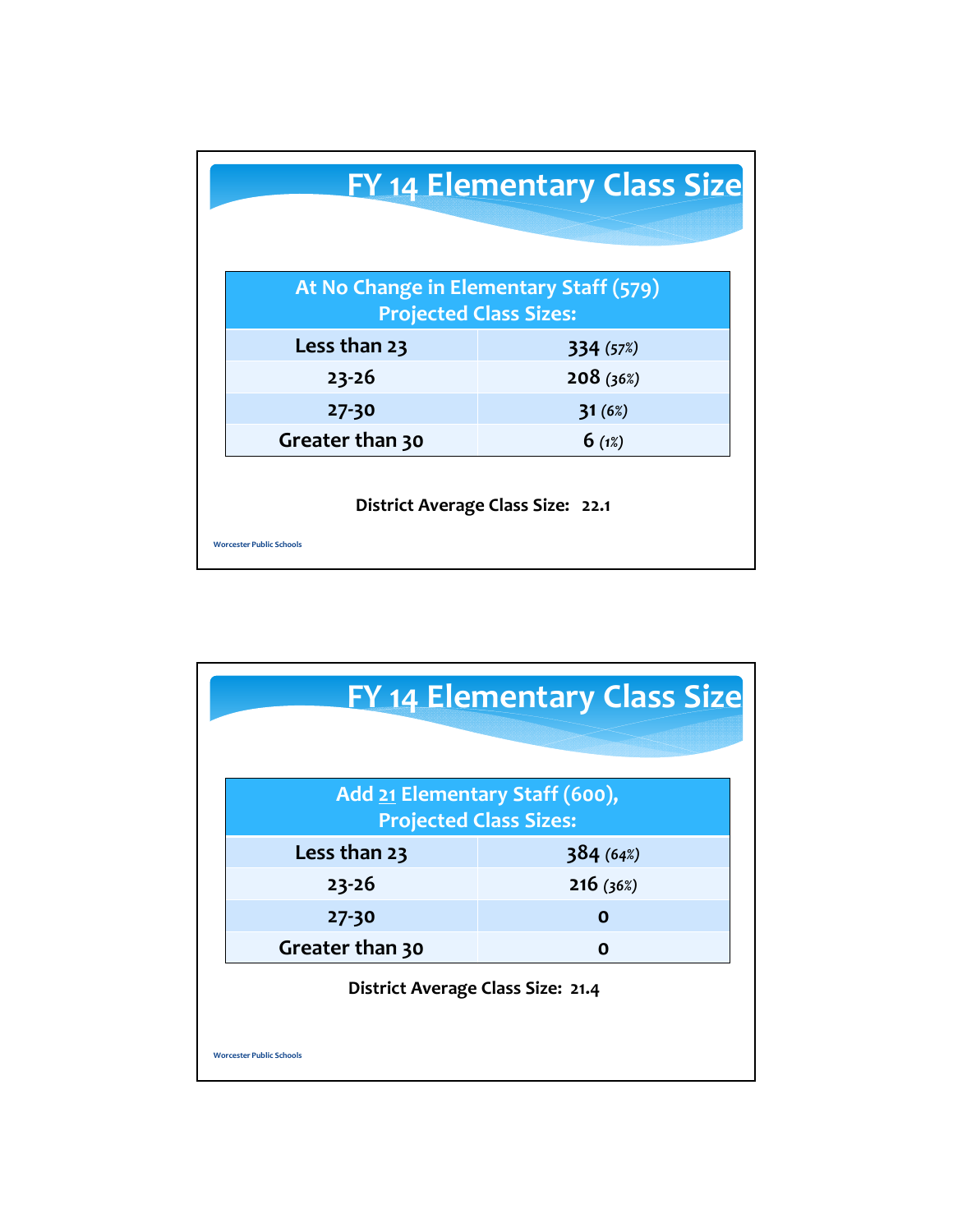|                                                                                                                                                                                                                                                                                                                                                                                                                                                                                                                  | <b>FY14 Budget</b>                                                                                                                                             |
|------------------------------------------------------------------------------------------------------------------------------------------------------------------------------------------------------------------------------------------------------------------------------------------------------------------------------------------------------------------------------------------------------------------------------------------------------------------------------------------------------------------|----------------------------------------------------------------------------------------------------------------------------------------------------------------|
| What's needed for schools of choice<br>\$ in millions<br>Areas of Need<br>44.9<br>Gifted & Talented Programs<br>53.<br>Additional elective courses<br>52,6<br>CareerNTech courses (all HS)<br>52.1<br>School-Based technology<br>Updated instructional materials<br>52.0<br>MassCoreFRevised Graduation Requirements<br>\$5.2<br>42.3<br>Wrap-around services<br>51.0<br>54.1<br>Alternative Ed programs<br>Librarians<br>527.0<br>Full-day pre-school<br><b>Total Needed</b><br><b>Worcester Public Schools</b> | \$27 million of schools<br>of choice is 9% above<br>foundation budget.<br><b>State Average for</b><br>above foundation<br>spending is 22.7% for<br><b>FY13</b> |

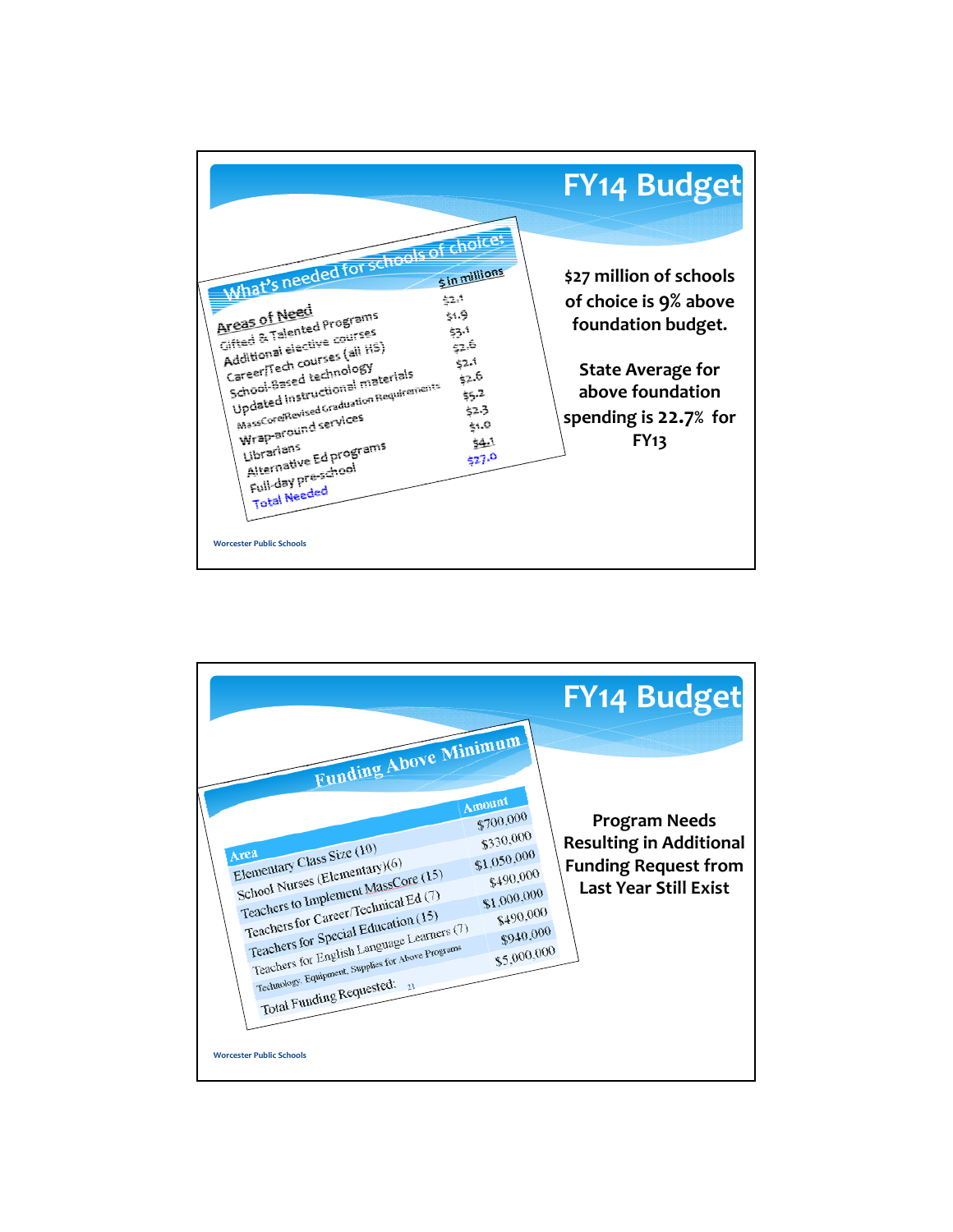

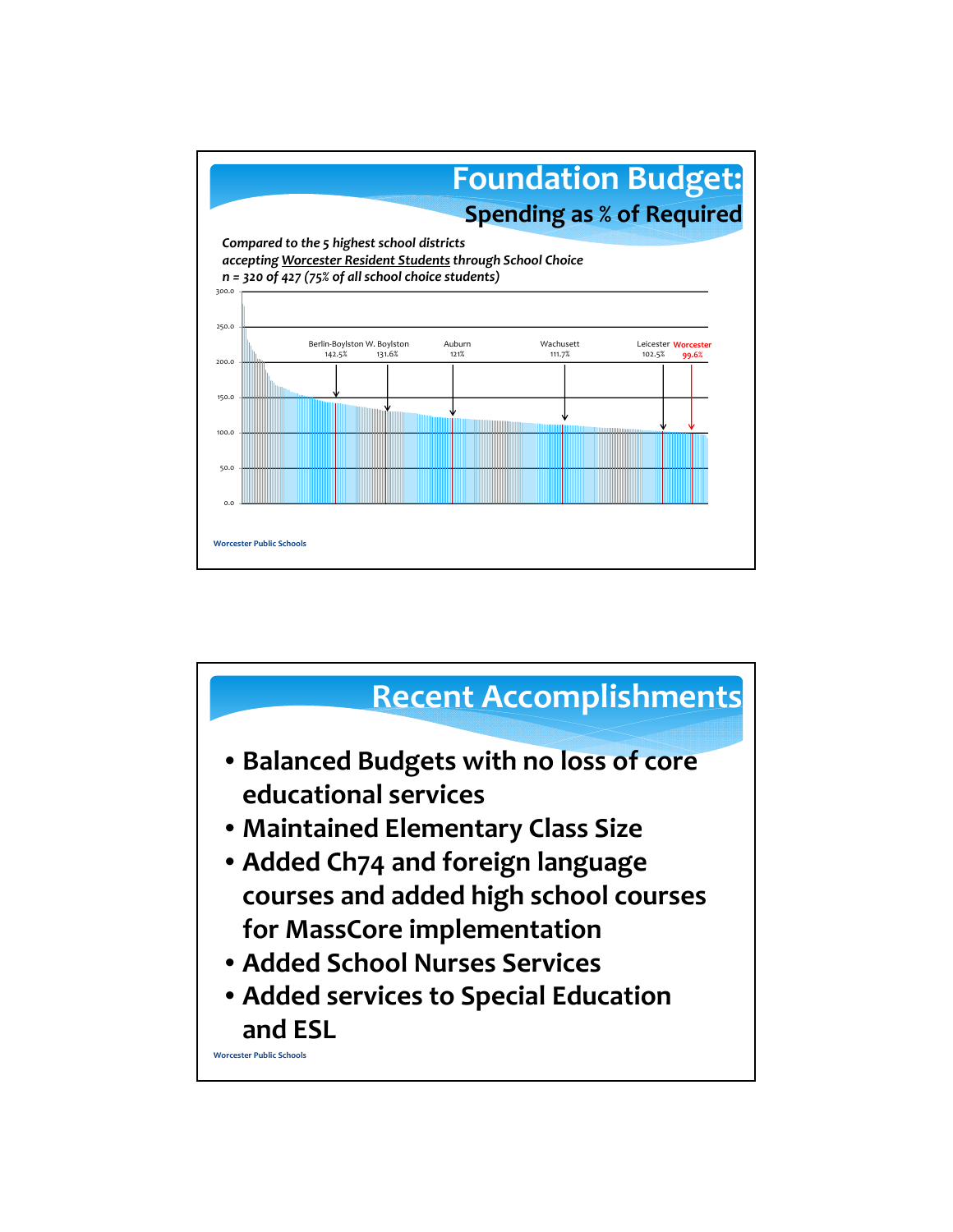